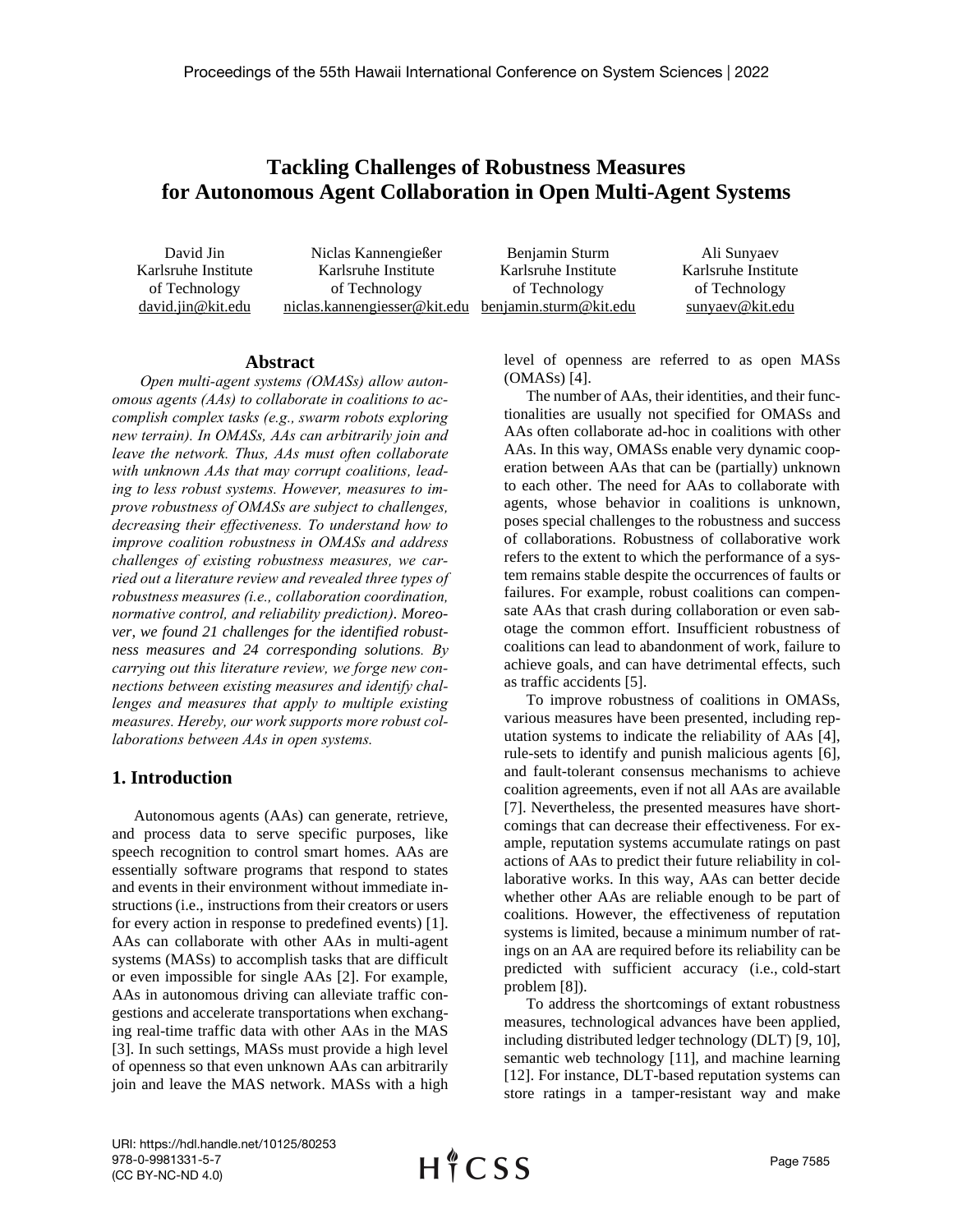ratings publicly verifiable [13, 14]. Using such technologies has revealed a multitude of potential solutions to address challenges related to robustness measures, for example, using distributed ledger technology (DLT) to store rating on AAs in a tamper-resistant way [13]. To understand how coalition robustness in OMASs can be improved through solutions based on such technologies that address challenges of robustness measures, developers require a thorough understanding of the individual measures and their shortcomings and a thorough understanding of proposed solutions.

Extant works on robustness measures for coalitions in OMASs can be found in three major research fields: social systems, psychology, and computer science. The social systems field compares coalitions of AAs with human coalitions. It introduces the concepts of organizations and institutions to model agent societies. (e.g., [6]). Social systems approaches (e.g., social circles [15]) draw on concepts from law and economics to improve social structures (e.g., [16]). The psychological field is concerned with how AAs can estimate the performance of unknown AAs (e.g., [8]). To give AAs necessary tools, approaches from the field implement human interaction concepts, such as trust and signaling. Approaches associated with the computer science field are concerned with creating infrastructures and solving computational complexity problems (e.g., [17]). Research associated with these research streams is scattered across diverse disciplines and outlets, which poses a barrier to improve robustness of coalitions in OMASs. To improve understanding of the relationships and synergies among disjointed robustness measures and to improve collaboration among AAs in OMAS, existing measures need to be consolidated. To this end, we ask the following research question: *What are the challenges and corresponding solutions of robustness measures for coalitions in OMASs?*

To answer our research question, we reviewed scientific literature on robustness challenges in OMASs. Using thematic analysis [18], we revealed three key robustness measures (i.e., collaboration coordination, normative control, and reliability prediction) to improve robustness of coalitions in OMASs. Linked to the three key measures, we identified 15 subthemes that comprise 21 challenges related to robustness measures and 24 corresponding solutions.

Our work contributes to practice by deepening the understanding of robustness of coalitions in OMASs by presenting a catalog of challenges and corresponding solutions for key robustness measures. Thereby, we support developers in choosing suitable robustness measures for coalitions under consideration of their individual benefits and drawbacks. We contribute to research by presenting consolidated knowledge about the improvement of robustness of coalitions in OMASs. Thereby, this work can serve as a starting point for the targeted improvement of the identified key robustness measures and the investigation of the individual measures' effectiveness for different use cases (e.g., collaborative machine learning).

# **2. Background**

#### **2.1. Autonomous agents**

AAs can be characterized as *weak* or *strong*, depending on five properties: internal control, reactivity, persistence, pro-activeness, and goal orientation (see [Table](#page-1-0) I) [19, 20]. Internal control describes the ability of AAs to have authority over their internal state. The internal state of an AA corresponds to the recording of its environment. Reactivity is concerned with the ability of an AA to respond to a stimulus from its environment [20]. Environments of AAs comprise signals (e.g., message receival), conditions (e.g., gravitation and physical rules), and entities (e.g., agents and objects) in their surroundings. AAs can perceive and interact with their environments, for example, by using sensors and effectors [21]. Persistence describes the ability of an AA to constantly operate and autonomously shut itself down.to store its current state at a time of choice and deactivate itself. When the agent is activated again, it resumes working from the stored state.

AAs that have internal control, reactivity, and persistence are considered *weak AAs* [22]. *Strong AAs* have the properties of weak AAs and are also pro-active and goal-oriented. A *pro-active* AA can anticipate a stimulus from the environment before receiving it and can perform actions based on predictions [23]. An AA is *goal-oriented* when it is motivated to perform actions to achieve a particular state of its environment or itself [22].

Challenges, such as data governance and hardware costs, can result in single AAs not having enough data or computing power to solve complex problems on their own. To address this challenge, multiple AAs can collaborate in coalitions. To collaborate, AAs in

<span id="page-1-0"></span>**Table I***.* **Properties of principal types of AAs in multi-agent systems** 

| <b>Property</b>  | <b>Weak AAs</b>         | <b>Strong AAs</b> |
|------------------|-------------------------|-------------------|
| Internal control |                         |                   |
| Reactivity       |                         |                   |
| Persistence      |                         |                   |
| Pro-activeness   |                         |                   |
| Goal orientation |                         |                   |
| Example          | Motion-controlled light | Autonomous cars   |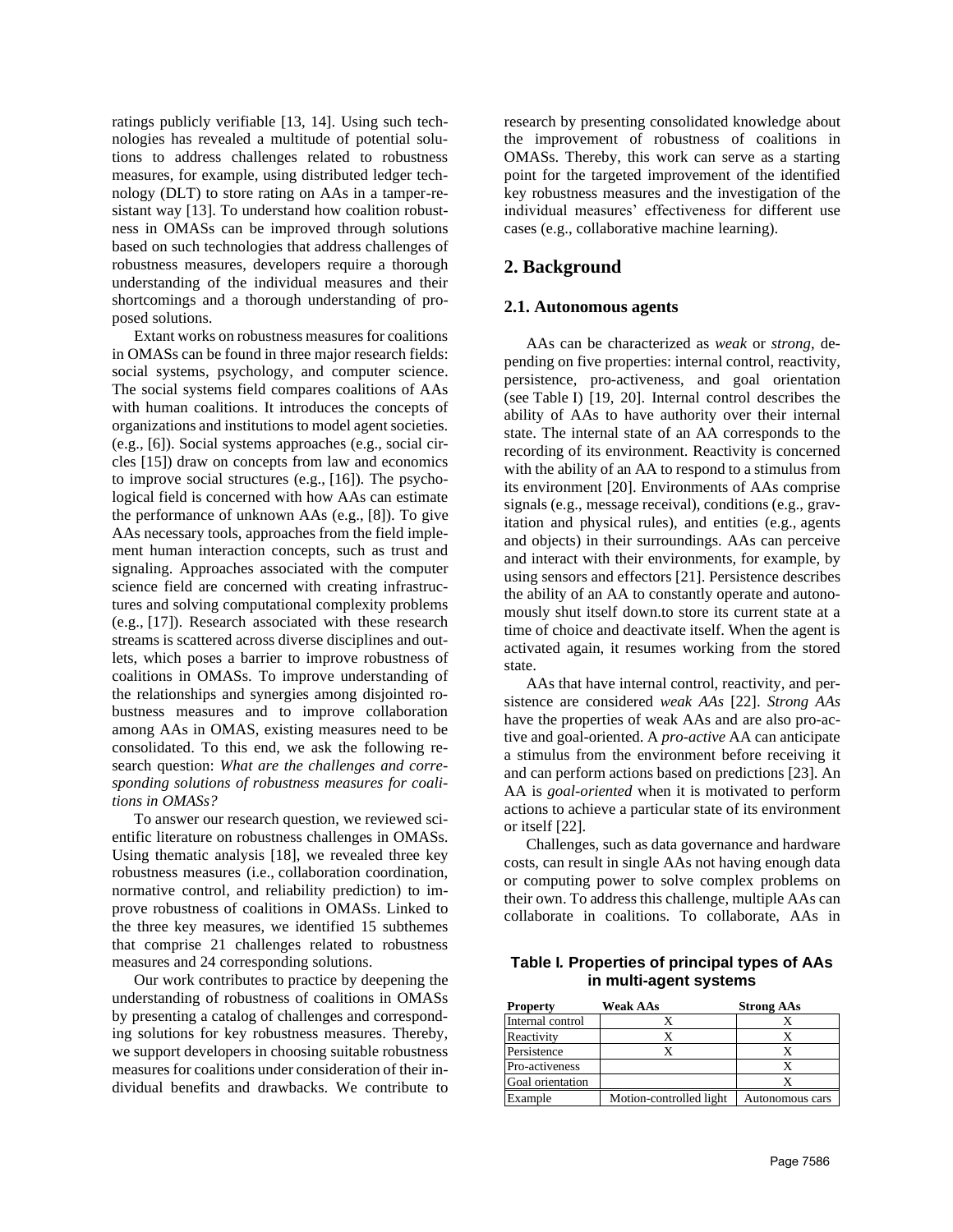coalitions need to be able to communicate with each other (e.g., to negotiate with other AAs).

### **2.2 Multi-agent systems**

Each MAS comprises a set of agents (i.e., its population) and provides an environment to its population with which agents can interact [24]. Properties of the population and the environment mainly differentiate MASs (see [Table](#page-2-0) II). *Population diversity* refers to the presence of different types of AAs. Populations diversity increases with an increasing *heterogeneity* among AAs and decreases with an increasing number of *homogeneous* AAs [25]. Populations become heterogeneous when the comprised AAs have different designs or norms applied.

In MASs, AAs can form multiple coalitions to collaborate. Coalitions can be formed by AAs ad-hoc in a dynamic fashion (e.g., between cars in VANET-based traffic applications) or pre-defined by actors controlling a set of AAs (e.g., in a robotic soccer team). *Coalition control* refers to the organization of AA collaboration in coalitions. AA collaborations can be organized in a *centralized* or *decentralized* way. A centrally organized coalition involves a central AA that determines the current state of the environment (i.e., the current perception of the environment), based on data gathered by the AAs in the coalition. The central AA makes decisions on behalf of the AAs in the coalition. In coalitions with decentralized organization, AAs coordinate themselves without central control (e.g., in peer-to-peer communication) [26].

The *goal structure* in a coalition specifies the number of goals to be achieved by AAs in the coalition.

<span id="page-2-0"></span>

| <b>Property</b> | <b>Description</b>                      | <b>Attribute</b> |
|-----------------|-----------------------------------------|------------------|
| Cardinality     | The number of objects and AAs           | Finite           |
|                 | that are part of the MAS                | Countable        |
|                 |                                         | Uncountable      |
| Coalition       | The design of authority in the          | Centralized      |
| control         | <b>MAS</b>                              | Decentralized    |
|                 | Cooperativity The way how AAs work with | Cooperative      |
|                 | other AAs to achieve their<br>goal(s)   | Competitive      |
|                 |                                         | Independent      |
|                 |                                         | Prioritized      |
| Determinism     | The environment of an AA re-            | Deterministic    |
|                 | sponds identically to identical         | Non-determinis-  |
|                 | AA actions in identical contexts        | tic              |
| Dynamism        | Changes in the environment be-          | Static           |
|                 | yond the control of AAs                 | Dynamic          |
| Goal            | The number of goals in the              | Single goal      |
| structure       | <b>MAS</b>                              | Multiple goals   |
| Openness        | Possibilities to enter and leave        | Open             |
|                 | the system                              | Closed           |
| Population      | The presence of different types         | Homogeneous      |
| diversity       | of AAs                                  | Heterogeneous    |

**Table II. Types of multi-agent systems**

AAs in a coalition can either work together toward a *single goal* or each AA can pursue their own goals [26]. Depending on the goal structure, AAs decide on their cooperativity with other AAs*.*

*Cooperativity* describes an AA's level of collaborative engagement to achieve a shared goal. AAs in a coalition can work in a *cooperative* (i.e., AAs help other AAs to achieve goals), *competitive* (i.e., AAs work on their own goals and never collaborate at their expense), or *independent* (i.e., AAs separately work to achieve individual goals) way [24].

The *cardinality* of a population refers to the number of objects in a MAS that can either be affected or perceived by its population [25]. The cardinality of a population can be *finite*, *countable*, or *uncountable*.

Environments provided by MASs to AAs can be *static* or *dynamic*. In static environments, only AAs in the population can change the environment. In dynamic environments, changes can also be caused by objects outside of the population's control.

In MASs with a high degree of *openness*, AAs can arbitrarily join and leave the population. In conventional MASs, the population is closed, and only known AAs can join the population [4]. OMASs can provide a high level of openness to their population by allowing AAs to arbitrarily join and leave the population at any time without informing other AAs.

The environments provided by MASs can respond to actions of AAs in a deterministic or non-deterministic way. *Determinism* of environments is established when identical actions of AAs cause identical responses from the environment under identical conditions. In a *non-deterministic* environment, the action of an AA can cause uncertain responses.

To make collaborations between AAs more robust, different measures have been presented in prior works (e.g., FIRE [27], AA monitoring [28], and policies for system management [29]). However, presented robustness measures have individual challenges that must be gauged and potentially addressed by developers to achieve high robustness in AA coalitions. To support the development of more robust AA coalitions, a thorough understanding of existing robustness measures as wells as their individual challenges and corresponding solutions is required.

# **3. Method**

To identify measures to improve robustness of coalitions in OMASs, we carried out an extensive literature review, following established guidelines [30, 31]. We first searched for literature in six scientific databases (i.e., ACM Digital Library, AIS Library, EBSCOhost, IEEEXplore, ProQuest, and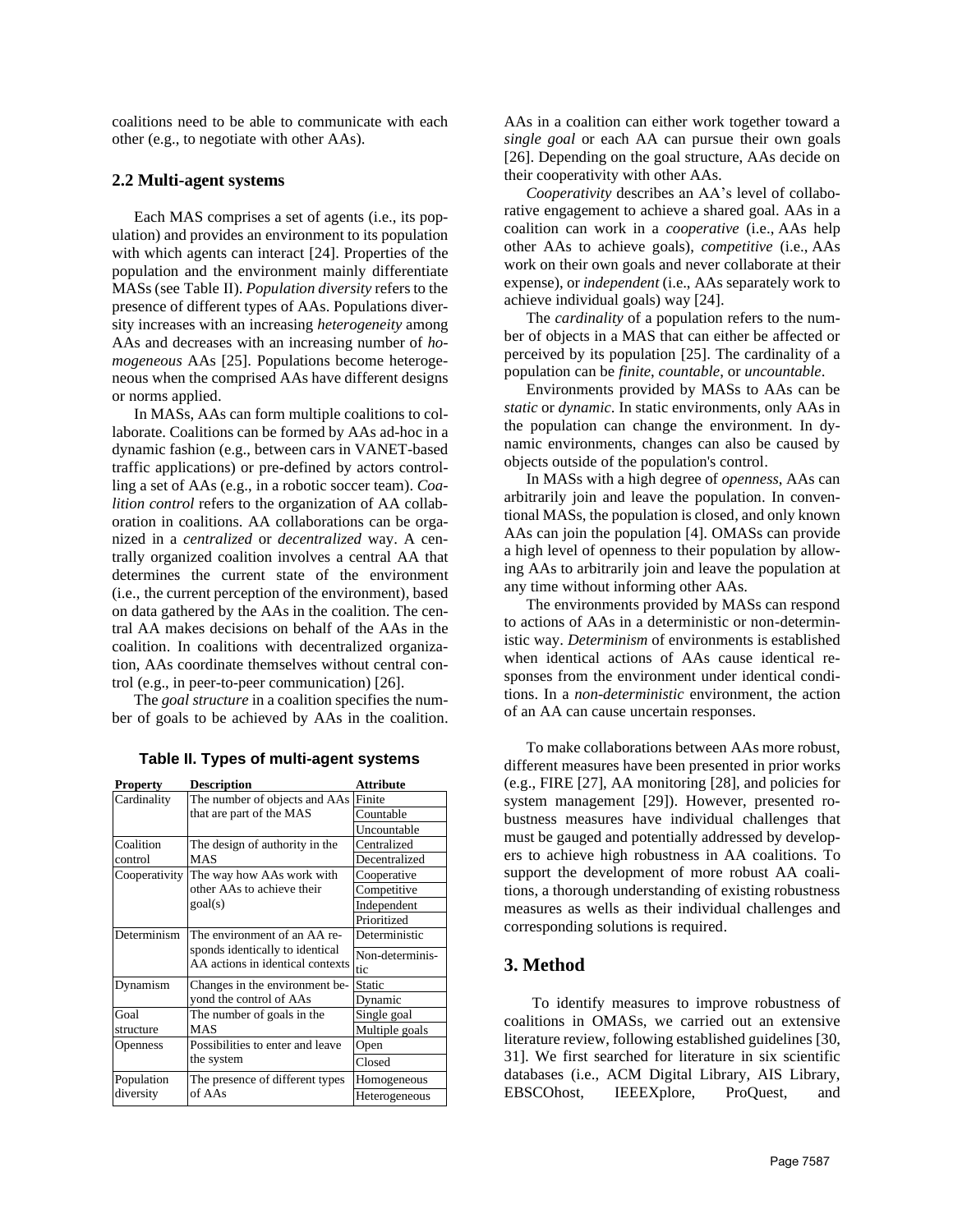ScienceDirect). For the search, we applied the search string *"multi-agent\* AND open\*"* to the documents' titles, abstracts, and keywords. The search revealed a set of 1,956 documents that were potentially relevant to answer our research question.

Next, we evaluated the relevance of the retrieved documents in two rounds. First, we examined the title, keywords, and abstracts of each document and only kept journal articles and conference papers that were written in English and tackled at least one measure to improve robustness of OMASs. Second, we closer evaluated the relevancy of the remaining documents by reading their full texts, which led to the final selection of 167 relevant documents.

To identify challenges of robustness measures and corresponding solutions, we applied thematic analysis [18] that comprises six phases. In the first phase (familiarize yourself with the data), we examined each documents' meta-data and abstracts and took notes on the focus of each document to gain a general impression of the sample.

In the second phase (generate initial codes), we coded the documents to extract measures that can improve coalition robustness in OMASs, their challenges, and corresponding solutions. We harmonized the coding iteratively to avoid ambiguities and improve exclusiveness for each code. The harmonized codes form a set of 15 subthemes that include multiple challenges of robustness measures and corresponding solutions.

In the third phase (search for themes), we collated the identified subthemes into three preliminary themes (e.g., collaboration coordination). If a subtheme did not match an existing theme, we created a corresponding new theme. For example, we assigned *data scarcity* to the theme *reliability prediction*, while we assigned *coalition construction* to the theme *collaboration coordination*.

In the fourth phase (review themes), we discussed the three preliminary themes and associated subthemes with three colleagues. We refined identified inconsistencies based on the collected feedback. After coding 43 relevant documents, we could not reveal any novel challenges or solutions in the past eight documents. Given the high ratio of eight documents in a set of 43, we are confident that we have reached theoretical saturation at that point and concluded our analysis.

In the fifth phase (define and name themes), we developed concise descriptions for the three themes (see [Table](#page-3-0) III) and 15 subthemes and assigned expressive names to their descriptions.

In the sixth phase (produce the report), we wrote detailed descriptions of each theme and subtheme, as presented in the following result section.

# **4. Challenges and Solutions to Improve Robustness Measures in Coalitions**

Our literature review revealed three themes (see [Table](#page-3-0) III) that represent groups of challenges of robustness measures and corresponding solutions: *collaboration coordination*, *normative control*, and *reliability prediction*. These themes comprise 15 subthemes with a total of 21 challenges of robustness measures and 24 corresponding solutions.

**Collaboration coordination.** Collaboration coordination refers to the methods and resources involved in the construction of AA coalitions. Inadequate coordination of AA cooperation can prevent coalitions from achieving their goals and even lead to coalition dissolution. We identified the following six subthemes associated with nine challenges and corresponding nine solutions related to collaboration coordination.

*Coalition construction:* Coalition construction is concerned with the formation of coalitions for successful collaboration. We identified three challenges related to coalition construction: *resource distribution*, *goal development*, and *malicious coalitions*. *Resource distribution* is concerned with the management of limited resources available to coalitions. AAs need to share resources so that their coalition can maximize its payoff. Suboptimal resource usage can reduce the coalition payoff. If the payoff is not worthwhile for AAs, they might leave the coalition, which can lead to the failure of the coalition [32]. *Goal development* refers to negotiations between AAs to agree on goals to be achieved by their coalition. These negotiations are difficult because AAs, especially strong AAs, pursue their individual goals which may oppose those of other AAs. Moreover, AAs can leave coalitions when their individual goals are at risk, thereby hindering successful collaborations. These challenges complicate the design of robust coalitions that attract and keep AAs, while the goals of the coalition and its AAs align [33]. *Malicious coalitions* (i.e., hidden coalitions) include AAs that aim to compromise AAs, coalitions, or entire OMASs. Malicious AAs that work together pose new threats to successful coalitions by having more

<span id="page-3-0"></span>**Table III. Identified themes of challenges for robustness of coalitions in OMASs**

| <b>Theme</b> | <b>Description</b>                                             |  |
|--------------|----------------------------------------------------------------|--|
|              | Collaboration The methods and resources required to enable the |  |
| coordination | construction of AA coalition for collaboration                 |  |
| Normative    | The processes and resources involved in manag-                 |  |
| control      | ing coalitions or populations through rules that re-           |  |
|              | strict their AAs' actions                                      |  |
| Reliability  | The resources (e.g., computational costs, data,                |  |
| prediction   | and methods) associated with the creation of pre-              |  |
|              | dictions about the reliability of an AA                        |  |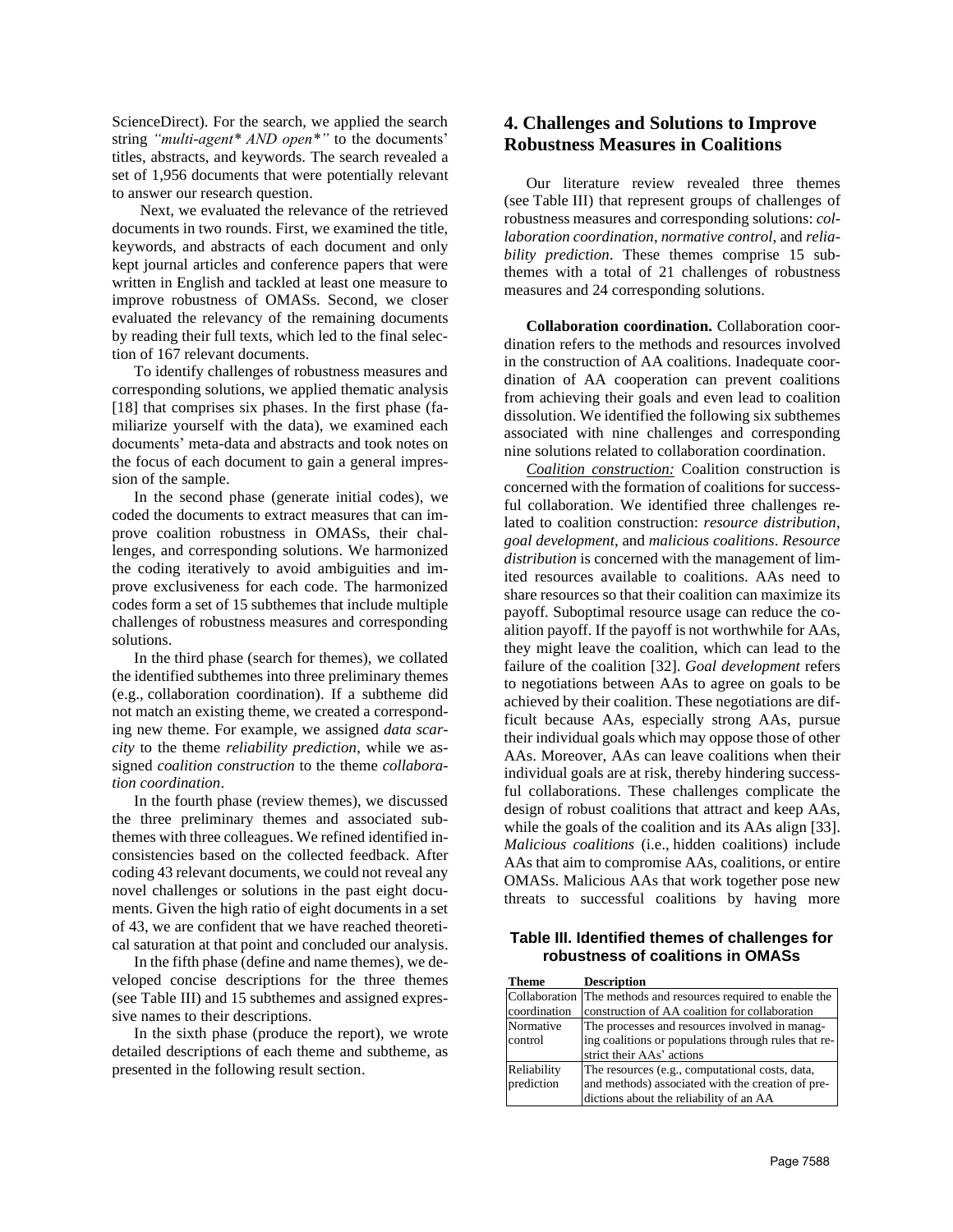resources and the possibility to coordinate their attacks on the OMASs [34].

To improve *goal development*, social circles can be formed within coalitions [15]. Social circles are communication network structures and are composed of AAs and their mutual social dependencies [35]. Social circles can facilitate information sharing and aim to enable robust long-term collaborations between AAs in coalitions. In addition to social circles, using incentive mechanisms has been proposed to improve goal development [36]. Incentive mechanisms implement policies that specify the rewards (e.g., additional resources) that can be received by AAs, the conditions for the reward payout, and the receivers of the reward. By assigning rewards to actions that favor the accomplishment of goals, the alignment of goals of individual AAs with those of the coalition can be fostered [36]. To hinder *malicious coalitions* from compromising AAs, blocking mechanisms can be implemented [34]. Using blocking mechanisms, AAs must ask the coalition for permission to perform actions. The blocking mechanism simulates the possible results of requested actions. If actions result in an insecure state of the coalition, the mechanism does not permit the execution of the actions and, thus, prevents malicious AAs from harming the coalition.

*Organization structure:* Hierarchical dependencies between AAs and their engagements in coalitions constitute organizational structures of coalitions. Such organizational structures can be centralized (i.e., a rather strict hierarchy) or decentralized (i.e., a rather flat hierarchy) [37]. We identified the challenge to decide on an appropriate degree of decentralization that achieves sufficient robustness while not violating performance requirements of a coalition.

Developers must gauge the benefits and drawbacks of centralized and decentralized organizational structures. For example, centralized structures usually have less performance overhead (e.g., regarding communication and decision-making [33, 38]) compared to decentralized ones. However, decentralized structures can achieve better censorship resistance and direct communication between AAs [39].

*Consensus finding:* In coalitions with decentralized organizational structures, AAs need to negotiate with each other to come to agreements (e.g., on the specification of common goals). To this end, consensus mechanisms can be applied [40]. In OMASs, however, the availability of AAs in coalitions at a particular point in time is uncertain because of their high level of openness. Thus, consensus mechanisms that require responses from all AAs in a coalition may fail when indefinitely waiting for responses of currently unavailable AAs (e.g., because they left the coalition).

To find consensus in coalitions, in which AAs can be arbitrarily unreachable, crash-fault tolerant consensus mechanisms like RAFT [41] or Practical Byzantine Fault-Tolerance (PBFT) [42] can be used.

*Information flow:* Information flow refers to the methods and resources involved in information transfers between AAs. AAs must be able to communicate with each other to form coalitions and to collaborate. Since AAs in OMASs often communicate with unknown AAs, there is an increased risk of data being exposed or compromised by malicious AAs [17]. We identified two challenges regarding information flow: data confidentiality and data integrity. *Data confidentiality* is concerned with the prevention of unauthorized access to data exchanged between AAs [17] *Data integrity* refers to insufficient accuracy of data exchanged between AAs [43].

To improve data confidentiality, AAs can manage data locally and apply access control mechanisms [17]. However, access control mechanisms may not prevent data leaks in information flows. Data leaks can be uncovered by AAs that monitor information flows to identify information leaks [17]. To reduce transfers of confidential data, the compute-to-data paradigm can be applied (e.g., like applied in federated learning [44]). While the data-to-compute paradigm requires AAs (i.e., data donors) to make required data accessible to AAs that perform computations (i.e., data consumer), the compute-to-data paradigm requires data consumers to transfer their computation models to data donors that locally process data and only return corresponding results to the respective data consumers. To improve *data integrity*, digital signatures can be used [43]. To store data in a tamper-resistant way, distributed ledger technology (DLT) has been used in several solutions [45, 46] because DLT enables the operation of highly available, append-only databases (i.e., distributed ledger) [39].

*Interaction:* Interaction refers to AAs' capabilities and resources that enable interoperable communication with other entities (e.g., AAs). The increasing heterogeneity of populations can increase the likelihood for incompatibilities between AAs. Incompatibilities between AAs can mislead or prevent communication, thereby hindering collaboration coordination [47].

Interoperable knowledge representations can be developed to enable communication between heterogenous AAs [47]. For example, semantic web technologies like ontologies can be applied. In this way, AAs can communicate in different languages [48].

*Resilience:* Resilience represents the challenge of coalitions to appropriately operate despite the occurrences of faults or complete failures of AAs or components (e.g., the case of AA's death [28]).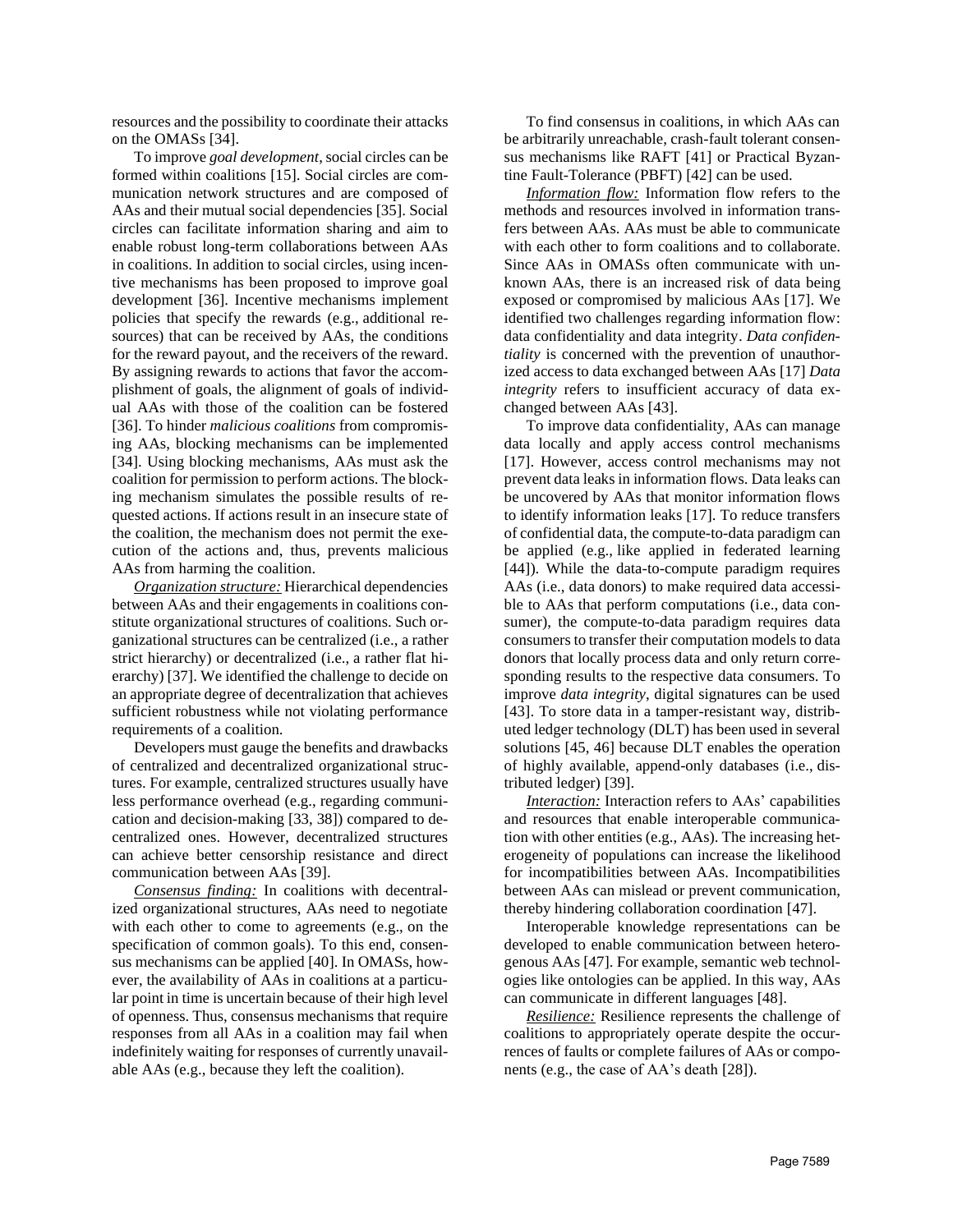AAs that are critical to the functioning of a coalition can be redundantly operated [49] so that replicates of AAs can takeover tasks of suddenly unreachable ones. In this way, coalitions can compensate unreachable AAs if at least one replication of a critical AAs is functioning.

**Normative control.** Normative control refers to the processes and resources involved in managing coalitions through rules that persuade included AAs to behave according to the coalition's goals. Rules specify the allowed and prohibited actions of AAs. AAs are penalized when they do not adhere to their coalition's active rules. We identified six subthemes associated with eight challenges related to normative control and eight corresponding solutions.

*Specification and modification:* Norm specification and modification describes the process of creating and modifying rules. Norms specify permitted, prohibited, and obligatory, actions as well as the relations between AAs [50]. We identified two challenges related to norm specification: *dynamic modification* and *reusability*. *Dynamic modification* refers to the refinement of norms and updates of the set of active norms in a coalition (e.g., by adding new norms). Dynamic modification is desirable when coalitions get into an undesired state due to actions of AAs that are not regulated by active norms. The modification of norms mostly requires switching off the coalition, publishing the refined norms, and restarting the coalition. Such restarts interrupt collaborations between AAs and may even dissolve coalitions [51]. *Reusability* refers to the flexibility of norms to be used in different situations [50].

To improve *dynamic modification*, specific action languages can be implemented to allow norms to be changed during run-time [50]. *Reusability* of norms can be improved by defining norms on a higher level of abstraction, similar to the concept of inheritance in object-oriented programming. Specifying norms on different levels of abstraction can increase their customizability and improve software maintainability [51, 52].

*Adoption:* After norms have been specified and published, they are available to AAs in coalitions that need to adopt these norms. However, norms can be hard to *distribute* due to their complexity and the possibility that AAs may interpret them differently [47]. After norm distribution, AAs need to identify the norms and adopt them. The *identification* of norms can be hindered by the fact that norms are not always locatable for AAs. For example, many OMASs do not have a central database for norms.

To accelerate norm *distribution*, norms should be first distributed to AAs with high network value [47]. Such AAs can be identified through network analysis. To improve norm *identification*, we found one measure that applies machine learning techniques to analyze other AAs' behaviors and infers their inherent norms [12, 52, 53].

*Conflict resolution:* Collaborations between AAs can be hindered by norms that contradict each other. For example, when a rule prohibits an AA to communicate with unknown AAs and another rule requires the AA to achieve a goal in collaboration with other AAs, the AA may not be able to accomplish its goal. To assure that AAs can achieve their goals, norms must not be contradictory. However, analyses of norms regarding contradictions can cause high *computational costs* that can be difficult to provide [54].

To reduce computational costs for norm analyses, a measure has been developed that creates sets of norms and analyzes the sets to identify conflicting norms. Analyzing several norms at the same time creates sets of non-conflicting norms and reduces computation costs [54].

*Monitoring:* To identify AAs that violate rules, the actions of AAs in coalitions can be monitored and evaluated considering the set of active norms. We identified two challenges concerning norm monitoring: *responsibility assignment* and *costs*. *Responsibility assignment* refers to the challenge of assigning responsibilities for norm monitoring to AAs in a coalition in a way that. *Costs* refers to covering the monetary efforts caused by monitoring AAs [55].

To motivate AAs to monitor each other, an incentive mechanism can be implemented (e.g., identifying a norm-violating AA will give a reward) [36]. To ensure that monitoring *costs* are covered, an access fee for AAs that enter the coalition can be introduced. The access fee is used to compensate the costs of AAs for monitoring each other [55]. However, if not enough new AAs join the coalition, monitoring costs may not be covered in the long term.

*Enforcement:* After identifying AAs that violated rules, norms must be enforced, which mostly pertains to punishing those AAs. By enforcing norms, AAs can be incentivized to obey the rules. In OMASs, however, AAs that violate rules are hard to punish because AAs can leave coalitions to *prevent fines* [55]. Too *severe* punishments can discourage AAs from participating in coalitions, especially when potential punishments exceed the benefits for AAs [16].

The *severity* of punishments can be set in relation to the severity of the misbehavior by using retributive justice [16].

*Removal:* Deprecated norms should be removed from the set of norms to avoid conflicts. To remove a norm, all AAs in a coalition must delete the norm from their local norm set. However, norms can be deeply engrained into AAs, and removing such norms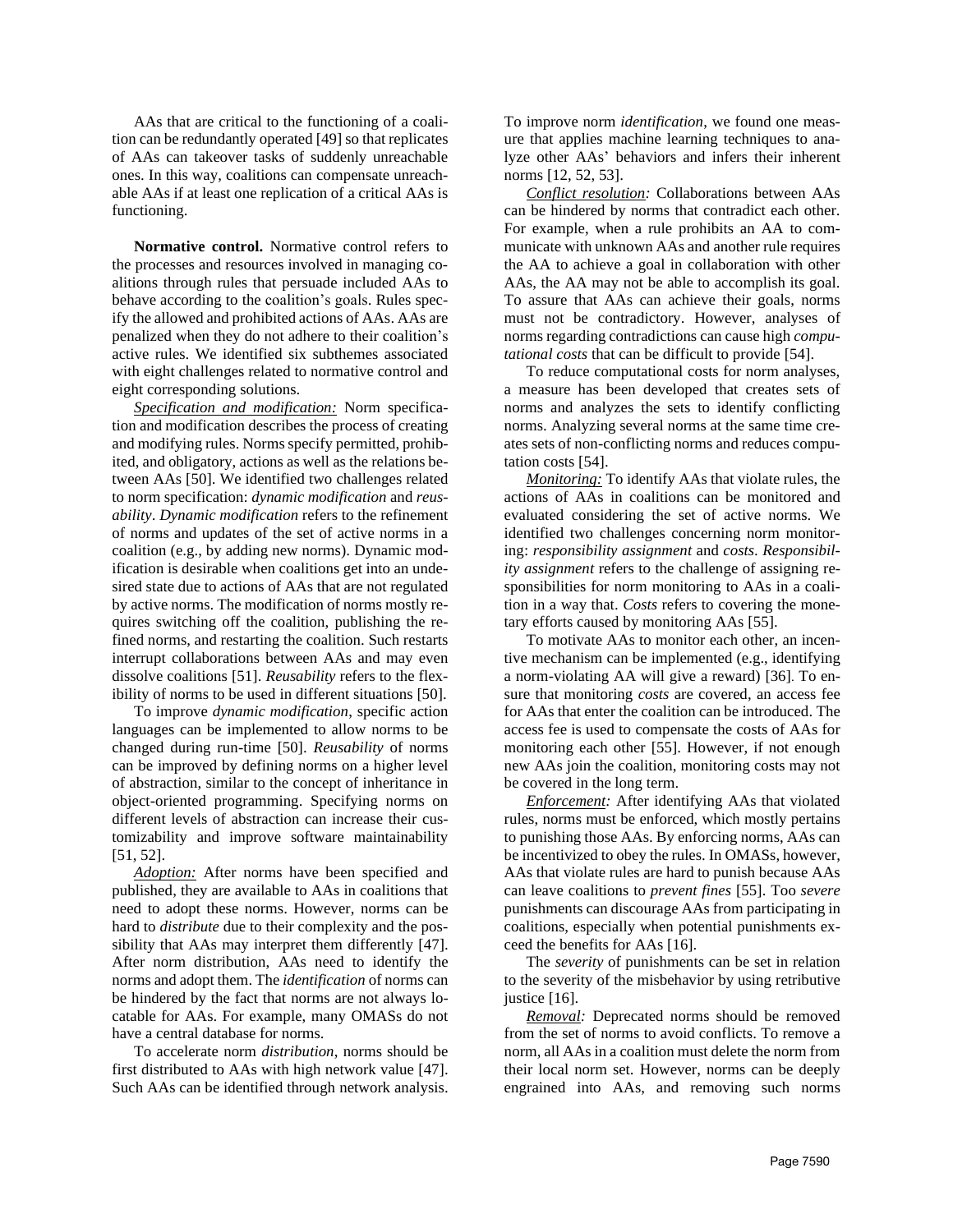requires a collective belief-change of AAs in coalitions toward the norm to be removed [56].

To remove norms a five-step process can be applied [56]. First, AAs must start to recognize that a specific norm causes negative consequences. Second, a collective belief-change in the AAs coalition must occur. The beliefs of AAs start to change toward the norm that should be removed. Third, the AAs in a coalition collectively decide on whether to remove the norm. Fourth, if the coalition decided to remove the norm, an authority is chosen to impose sanctions on AAs that still apply the removed norm to be removed. Fifth, AAs in the coalition remove the norm from their local set of norms.

**Reliability prediction.** Reliability prediction is a measure to improve robustness of coalitions by enabling AAs to estimate the reliability of AAs regarding collaborations. In this work, reliability refers to the likelihood to which the actions of an AA will comply with the successful achievement of coalition goals. To increase the probability of successfully achieving goals, AAs can decline collaborations with potentially unreliable AAs. We identified three subthemes associated with four challenges and seven corresponding solutions related to reliability prediction in OMASs.

*Prediction:* Challenges related to prediction refer to methods and resources involved in estimating the reliability of AAs to avoid unsuccessful collaborations. *Accuracy* refers to challenges related to finding data and measures to maximize the accuracy of reliability estimations. *Identity management* refers to challenges related to the creation of identities for AAs and the management of associated information. Such Information are required to predict the AAs' reliability. Existing prediction approaches mostly use ratings associated with the identities of AAs. The identities and associated ratings are often stored in databases governed by central parties. Thereby, stored ratings are often prone to manipulations. Manipulated ratings reduce the performance of prediction approaches (e.g., in terms of accuracy), thereby decreasing their effectiveness for estimating the reliabilities of AAs.

We identified three measures that can improve *accuracy*: direct prediction approaches, indirect prediction approaches, and hybrid prediction approaches. In direct prediction approaches, AAs predict the reliability of other AAs based on their own experiences (e.g., past interactions). In *indirect prediction approaches* (e.g., reputation systems [57]), AAs acquire such experiences from other AAs. Direct and indirect approaches can also be combined in hybrid approaches (e.g., in FIRE [27]). To address challenges related to *identity management* we identified one measure. To achieve tamper-resistance of stored ratings and ensure that the ratings are associated with the correct AA identities DLT-based approaches have been found promising [58]. Because DLT-based reputation systems provide a digital platform for the reliable computation and storage of direct and indirect predictions of AAs [58, 59].

*Data Scarcity:* When no or only a few ratings associated with an AA are available, meaningful reliability predictions for that AA often cannot be computed [8]*.* The insufficient availability of data for such predictions refers to the challenge of *data scarcity*.

We identified two measures to address data scarcity: *archetyping* (e.g., [8]) and *collaterals* (e.g., [59]). In *archetyping*, AAs classify their experiences with past collaborators into archetypes of AAs. To estimate the behavior of an unknown AA, AAs can use their previously learned archetypes. Thereby, AAs need less data about other AAs to predict their behaviors. The measure *collaterals* requires AAs to deposit a specified collateral prior to joining a coalition, for example, an amount of coins of a cryptocurrency [14]. If an AA in the coalition turns out to be not reliable, its collateral can be distributed to other AAs in the coalition or destroyed [59].

*Data believability:* Data believability is concerned with the extent to which AAs can be sure that received data is credible. In large-scale OMASs, some AAs may never interact with each other. To however predict the reliability of AAs, AAs can share information about their previous interactions (e.g., for indirect prediction approaches). Nonetheless, information about other AAs might be wrong or biased [45], ultimately decreasing the accuracy of reliability predictions.

To improve data believability, incredible information (e.g., sabotaged witness reports or inaccurate ratings) can be detected and filtered using similarity measures between witness reports. With increasing similarity between different witness reports, the credibility of the reports rises [60].

### **5. Discussion and conclusion**

In this work, we present three key measures that can improve robustness of AA collaboration in OMASs: *collaboration coordination*, *normative control*, and *reliability prediction*. We revealed that the three key measures are subject to 21 challenges, ranging from *data scarcity* to *norm enforcement*. To improve the effectiveness of the identified key measure by addressing the identified challenges, we presented 24 solutions.

As OMASs have a high degree of openness, OMASs can achieve a high degree of decentralization, independence from central parties that orchestrate the system, freedom in forming coalitions, and offers high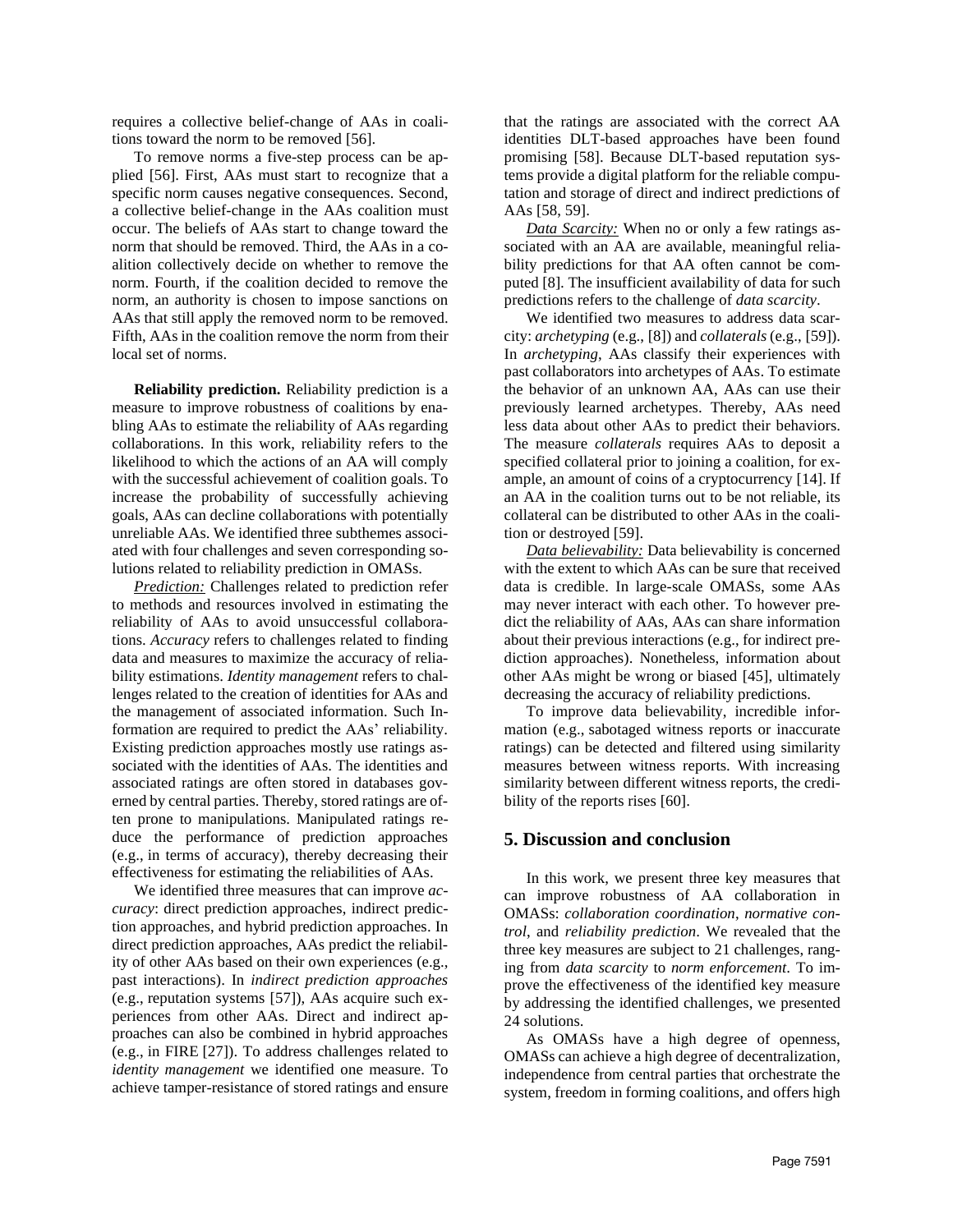flexibility for the formation of coalitions. Despite the benefits of OMASs, our results show that reliability predictions for actions of unknown AAs are a major challenge for the robustness measures. Less dominant challenges pertain to data security (e.g., confidentiality and integrity) and data scarcity.

Due to the high frequency of published research and the number of different measures developed, we believe that the reliable identification of malicious AAs is the most pressing challenge that needs to be addressed to improve coalition robustness in OMASs. Follow-up measures, such as excluding malicious AAs from coalitions, require the previous identification of malicious AAs.

Our study indicates that DLT is promising to improve robustness of coalitions, for example, the provision of tamper-resistant storage for ratings in reputation systems and improved scalability regarding increasing or decreasing requests for ratings stored in the distributed ledger [14]. However, several DLT characteristics contradict the requirements of OMASs. For example, the public visibility of data stored on public distributed ledgers can be in conflict with data confidentiality requirements of coalitions [53]. Moreover, the fees charged by many public distributed ledgers (e.g., Bitcoin and Ethereum) for transaction processing can strongly increase costs to be paid by AAs. Especially, when AAs locally operate DLT clients, the energy consumption of these AAs will at least slightly increase [14]. Since our results show that the distribution of operational costs (e.g., for monitoring AAs) is a challenge, system designers must consider an increase in costs caused by using DLT.

Our work contributes to practice by deepening the understanding of robustness measures to improve collaboration in coalitions in OMASs. Furthermore, we support developers in choosing suitable robustness measures for coalitions by identifying potential shortcomings of existing robustness measures and providing knowledge on how to address them. We contribute to research by supporting the understanding of key robustness measures that can improve collaboration in OMASs. By providing a consolidated knowledge base for challenges and corresponding solutions, we uncover the shortcomings of existing robustness approaches. By deepening the understanding of current challenges of robustness measures and corresponding solutions, this work lays a cornerstone for the investigation of effects of identified solutions on the robustness coalitions and the corresponding OMAS.

Our work has limitations that are caused by the applied qualitative study design. We chose a broad search string to gather relevant literature to answer our research problem. However, we focused on literature on OMASs and neglected research fields that may also

support us in answering our research question. We iteratively discussed and refined the coding to avoid biases. However, we cannot guarantee to have fully prevented bias in the literature analysis. Moreover, we assume theoretical saturation after having coded 43 documents and cannot guarantee completeness of our results.

The presented robustness measures and solutions to improve their drawbacks should be further investigated regarding the possibilities to quantify their effects on the robustness of coalitions. Such quantifications can improve the comparability of the identified measures and solutions to address challenges of robustness measures. Building on an empirical comparison of robustness measures and solutions, use casespecific recommendations for the use of particular measures and solutions can be made, taking into account the contexts in which they are used, thereby improving the robustness of coalitions.

#### **Acknowledgment**

This work was performed in the scope of the project SPECK and sponsored by the German Federal Office for Agriculture and Food (Project code: 281A502B19). This work was supported by KASTEL Security Research Labs.

#### **References**

- [1] Bösser, T., "Autonomous Agents", in International Encyclopedia of the Social & Behavioral Sciences. 2001. Pergamon: Oxford.
- [2] Wooldridge, M.J., An introduction to multiagent systems, 2nd edn., John Wiley & Sons, Chichester, UK, 2009.
- [3] Lin, K., R. Zhao, Z. Xu, and J. Zhou, "Efficient Large-Scale Fleet Management via Multi-Agent Deep Reinforcement Learning", in Proceedings of the 24th ACM International Conference on Knowledge Discovery & Data Mining, London, UK. 2018.
- [4] Huynh, T.D., N.R. Jennings, and N.R. Shadbolt, "An integrated trust and reputation model for open multi-agent systems", Journal of Autonomous Agents and Multiagent Systems, 13(2), 2006, pp. 119–154.
- [5] Balaji, P.G., G. Sachdeva, D. Srinivasan, and C.-K. Tham, "Multi-agent System based Urban Traffic Management", in Proceedings of the 2007 IEEE Congress on Evolutionary Computation, Singapore. 2007.
- [6] Criado, N., "Using norms to control open multi-agent systems", AI Communications, 26(3), 2013, pp. 317– 318.
- [7] Abdelrahim, M., J.M. Hendrickx, and W. Heemels, "MAX-consensus in open multi-agent systems with gossip interactions", in Proceedings of the 56th Annual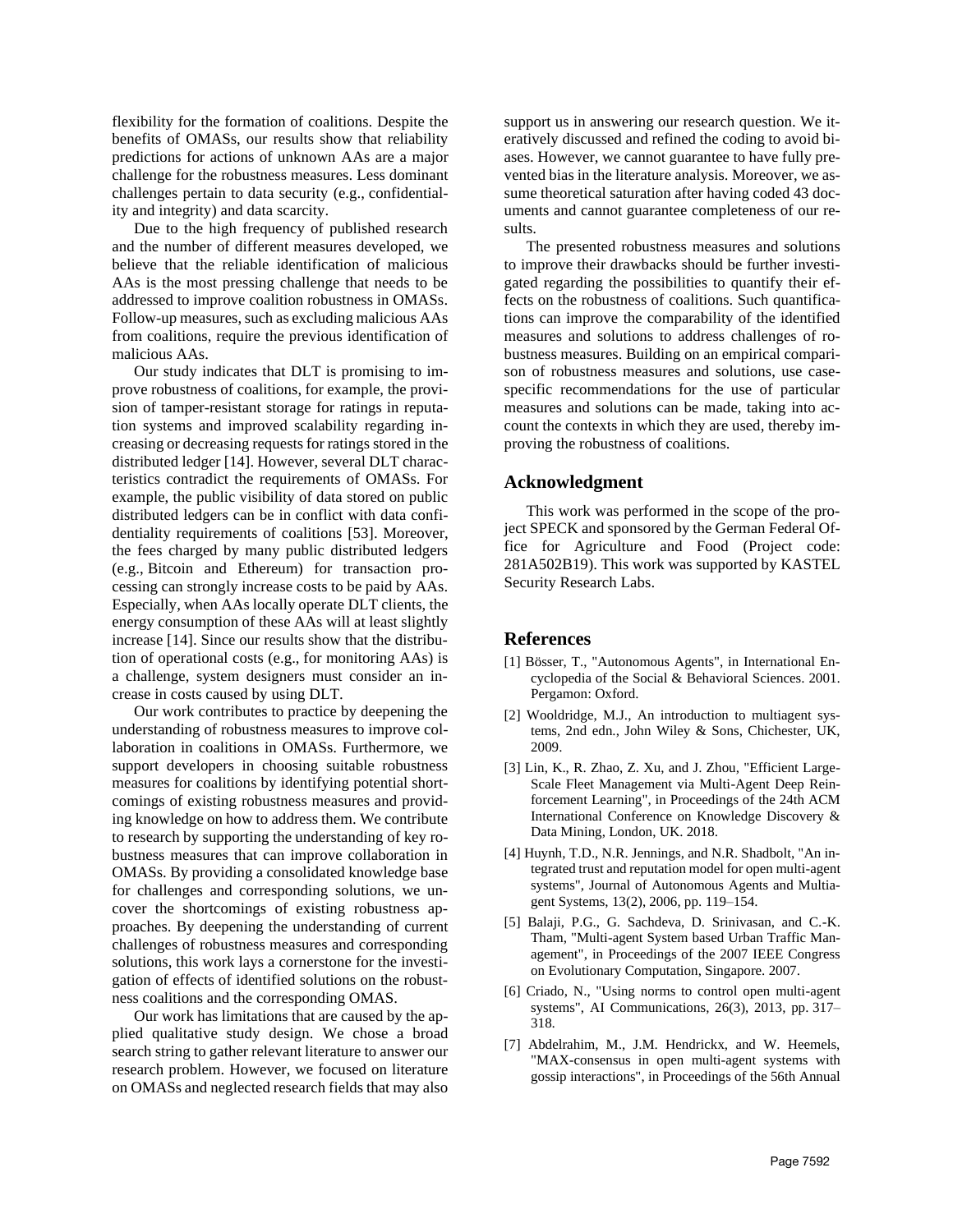Conference on Decision and Control, Melbournce, Australia. 2017.

- [8] Burnett, C., N. Timothy J., and K. Sycara, "Bootstrapping Trust Evaluations through Stereotypes", in Proceedings of the 9th International Conference on Autonomous Agents and Multiagent Systems, Toronto, Canada. 2010.
- [9] Tenorio-Fornés, A., S. Hassan, and J. Pavón, "Open Peer-to-Peer Systems over Blockchain and IPFS", in Proceedings of the 1st Workshop on Cryptocurrencies and Blockchains for Distributed Systems, Munich, Germany. 2018.
- [10] Skowroński, R., "The open blockchain-aided multiagent symbiotic cyber–physical systems", Future Generation Computer Systems, 94(4), 2019, pp. 430–443.
- [11] Ciortea, A., S. Mayer, F. Gandon, O. Boissier, A. Ricci, and A. Zimmermann, "A Decade in Hindsight: The Missing Bridge Between Multi-Agent Systems and the World Wide Web", in Proceedings of the International Conference on Autonomous Agents and Multiagent Systems, Montreal, Canada. 2019.
- [12] Serrano, E. and J. Bajo, "Discovering Hidden Mental States in Open Multi-Agent Systems by Leveraging Multi-Protocol Regularities with Machine Learning", Sensors, 20(18), 2020, 5198.
- [13] Calvaresi, D., V. Mattioli, A. Dubovitskaya, A.F. Dragoni, and M. Schumacher, "Reputation Management in Multi-Agent Systems Using Permissioned Blockchain Technology", in Proceedings of the 2018 International Conference on Web Intelligence, Santiago, Chile. 2018.
- [14] Lücking, M., F. Kretzer, N. Kannengießer, M. Beigl, A. Sunyaev, and W. Stork, "When Data Fly: An Open Data Trading System in Vehicular Ad Hoc Networks", Electronics, 10(6), 2021, p. 654.
- [15] Golpayegani, F., I. Dusparic, and S. Clarke, "Using Social Dependence to Enable Neighbourly Behaviour in Open Multi-Agent Systems", ACM Transactions on Intelligent Systems and Technology, 10(3), 2019, pp. 1– 31.
- [16] Zolotas, M. and J. Pitt, "Self-Organising Error Detection and Correction in Open Multi-agent Systems", in Proceedings of the 1st International Workshops on Foundations and Applications of Self Systems, Augsburg, Germany. 2016.
- [17] Bijani, S. and D. Robertson, "A review of attacks and security approaches in open multi-agent systems", Artificial Intelligence Review, 2012(42), pp. 607–636.
- [18] Braun, V. and V. Clarke, "Thematic analysis", in APA handbook of research methods in psychology, Vol 2: Research designs: Quantitative, qualitative, neuropsychological, and biological, H. Cooper, Editor. 2012. American Psychological Association: Washington.
- [19] Shehory, O., Architectural Properties of Multi-Agent Systems, Pittsburgh, PA, USA, 1999.
- [20] Franklin, S. and Graesser Art, "Is it an Agent, or just a Program? A Taxonomy of Autonomous Agents", in Proceedings of the Workshop on Intelligent Agents III,

Agent Theories, Architectures, and Languages. 1996: Memphis, Tenessee, USA.

- [21] Russell, S.J. and P. Norvig, Artificial Intelligence: A Modern Approach, 3rd edn., Prentice Hall Press, USA, 2009.
- [22] Tosic, P.T. and G.A. Agha, "Towards a hierarchical taxonomy of autonomous agents", in Proceedings of the international conference on systems, man & cybernetics theme, The Hague, Netherlands. 2004.
- [23] Sinapayen, L., A. Masumori, and T. Ikegami, "Reactive, Proactive, and Inductive Agents: An Evolutionary Path for Biological and Artificial Spiking Networks", Frontiers in computational neuroscience, 13, 2019, pp. 88–102.
- [24] Ferber, J., Multi-agent systems: An introduction to distributed artificial intelligence, Addison-Wesley, Harlow, UK, 2005.
- [25] Moya, L.J. and A. Tolk, "Towards a Taxonomy of Agents and Multi-Agent Systems", in Proceedings of the Spring Simulation Multiconference, Norfolk, Virginia, USA. 2007.
- [26] Ponomarevs, S. and A.E. Voronkov, Multi-agent systems and decentralized artificial superintelligence, ArXiv, 2017 arxiv.org/ftp/arxiv/papers/1702/1702.08529.pdf.
- [27] Huynh, T.D., N.R. Jennings, and N.R. Shadbolt, "FIRE: An Integrated Trust and Reputation Model for Open Multi-Agent Systems", Journal of Autonomous Agents and Multiagent Systems, 13(13), 2004, pp. 18–22.
- [28] Klein, M., J.-A. Rodriguez-Aguilar, and C. Dellarocas, "Using Domain-Independent Exception Handling Services to Enable Robust Open Multi-Agent Systems: The Case of Agent Death", Journal of Autonomous Agents and Multiagent Systems, 7(1/2), 2003, pp. 179–189.
- [29] Pitt, J., D. Busquets, and R. Riveret, "The pursuit of computational justice in open systems", AI & SOCI-ETY, 30(3), 2015, pp. 359–378.
- [30] Kitchenham, B., O. Pearl Brereton, D. Budgen, M. Turner, J. Bailey, and S. Linkman, "Systematic literature reviews in software engineering – A systematic literature review", Information and Software Technology, 51(1), 2009, pp. 7–15.
- [31] Kitchenham, B. and S. Charters, Guidelines for performing Systematic Literature Reviews in Software Engineering, 2007.
- [32] Shah, N., K.-M. Chao, A.N. Godwin, and A. James, "An abstract knowledge based approach to diagnosis and recovery of plan failure in multi-agent systems", Advanced Engineering Informatics, 21(2), 2007, pp. 183– 190.
- [33] Houhamdi, Z. and B. Athamena, "Collaborative Team Construction in Open Multi-Agents System", in Proceedings of the 2020 International Arab Conference on Information Technology.
- [34] Cristani, M., E. Karafili, and L. Viganò, Blocking Underhand Attacks by Hidden Coalitions, ArXiv, 2010 https://arxiv.org/pdf/1010.4786.